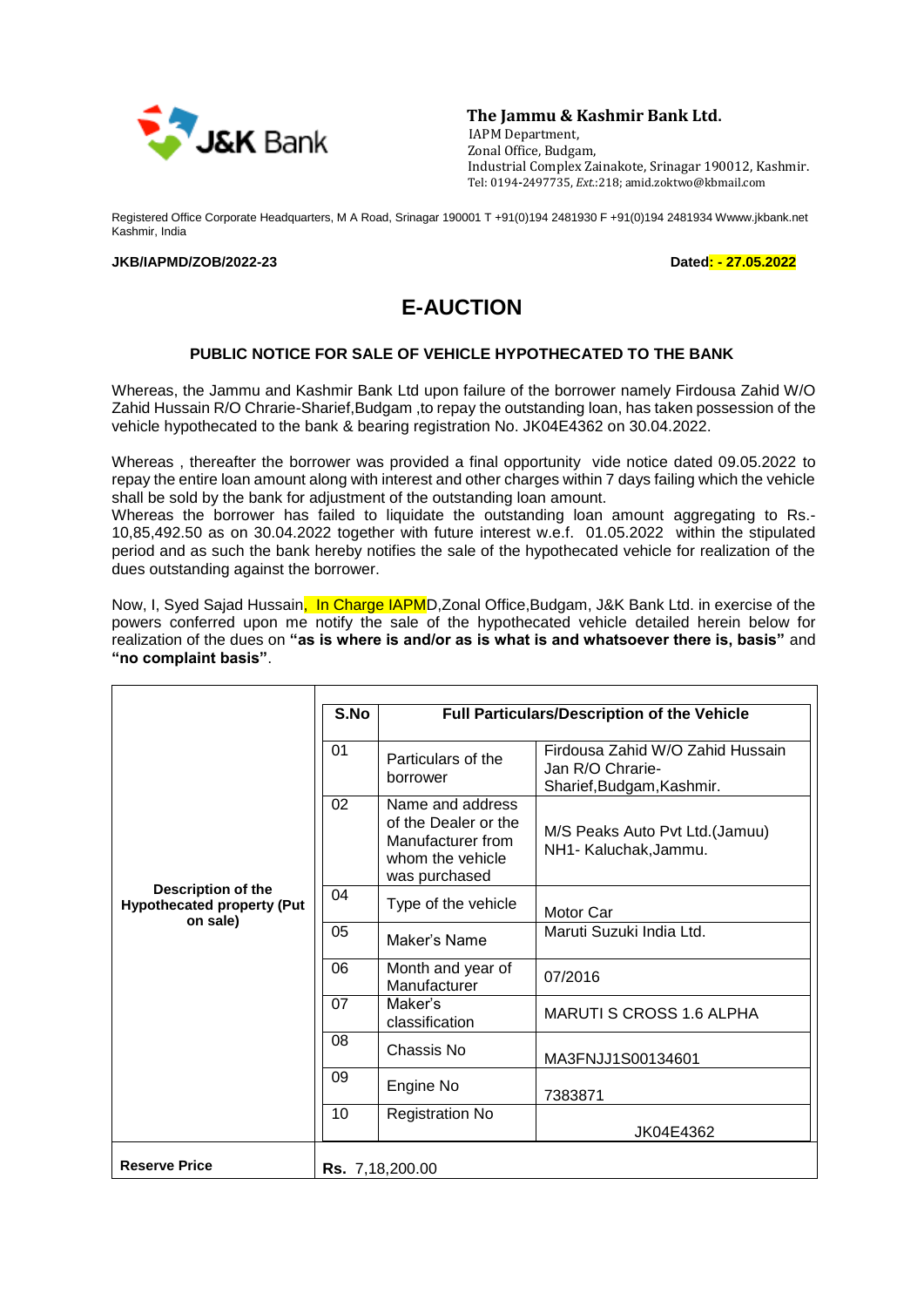| <b>Earnest Money</b>                                                                                                 | Rs.71,820.00                                                                                                                          |  |  |
|----------------------------------------------------------------------------------------------------------------------|---------------------------------------------------------------------------------------------------------------------------------------|--|--|
| <b>Bid increase Amount</b>                                                                                           | <b>Rs.</b> 22,000.00                                                                                                                  |  |  |
| Name of the Branch                                                                                                   | <b>BU Chrarie-Sharief</b>                                                                                                             |  |  |
| Last Date & Time of<br>submission of Bid, Earnest<br>Money Deposit (EMD) and<br><b>Documents</b>                     | 07 June 2022<br>From 11 AM to 4 PM                                                                                                    |  |  |
| Date and Time of e-Auction                                                                                           | 10 June, 11 AM to 04 PM                                                                                                               |  |  |
| <b>Earnest Money Deposit</b><br>(EMD) & Other<br>Remittance/s detail/s by<br><b>RTGS</b> to<br><b>Account Number</b> | THE JAMMU AND KASHMIR BANK LIMITED<br>Business Unit: Chrarie-Sharief (J&K)<br>IFSC CODE: JAKA0ALNOOR<br>ACCOUNT NO : 0049070700000003 |  |  |

## **TERMS AND CONDITIONS**

**1)** The E-Auction is being held on **"AS IS WHERE IS"** and **"AS IS WHAT IS BASIS" and "WHATSOEVER THERE IS BASIS** and **NO COMPLAINT BASIS"**. To the best of knowledge and information of the Bank, there are no encumbrances on the hypothecated property, except specifically disclosed herein. However, the intending bidders should make their own independent enquiries regarding the encumbrances, title of property/ies put on auction and claims/rights/dues affecting the property, prior to submitting their bid. The Bank shall not be responsible in any way for any third party claims/rights/dues. The bidders shall satisfy themselves as to the description, condition or accuracy of the details regarding the property/ies given hereinabove.

**2)** It shall be the responsibility of the bidders to inspect and satisfy themselves about the vehicle and specifications before submitting the bid. The physical inspection of vehicles put on auction will be permitted to interested bidders on Bank's working days between 10.00 AM to 4.00 PM from 08 June to 09 June, with prior permission of the bank. Inspection of the documents relating to the vehicle will be permitted to the interested bidders or their authorized representatives at **Business Unit Chrarie-Sharief / IAPM Department** on Bank's working days between 10.00 AM to 4.00 PM from 08 June to 09 June with prior permission of the bank. The bid price shall be absolute in terms and should not be linked to any reference. Conditional bids shall be rejected.

**3)** The interested bidders shall submit their offer along with EMD through website **https://sarfaesi.auctiontiger.net** (the user ID and password can be obtained free of cost by registering name with "**https://sarfaesi.auctiontiger.net**") through their login ID and Password. The EMD 10% of RESERVE PRICE shall be payable through NEFT/RTGS (EMD remittance details given above) by or before04.00PM, 07June **.** Please note that Cheques/Demand Drafts shall not be accepted as EMD amount.

**4)** After Registration by the bidders in the web-site, the intending purchaser/ bidder is required to get the copies of following documents uploaded in the web-portal before last date of submission of the bid(s) viz. i) Copy of the NEFT/RTGS challan. ii) Copy of PAN card/Aadhar Card iii) Proof of identification (KYC) viz. copy of Voter ID Card/Driving License/ Passport etc. iv) Copy of proof of address, v) Duly Filled up & Signed Copy of Annexure II & III attached to the Tender form, without which the bid is liable to be rejected.

**5)** The Interested bidders who require assistance in creating login ID and password, uploading data, submitting bid, training on e-bidding process etc., may avail online training on E-Auction from M/s E-Procurement Technologies Ltd. (Auctiontiger), Ahmadabad. support@auctiontiger.net & [chintan.bhatt@auctiontiger.net](mailto:chintan.bhatt@auctiontiger.net) Contact Persons: Mr.Chintan Bhatt **(M) 9978591888, 9265562821 (O) 079 – 6813 6844**, E-mail id: delhi@auctiontiger.net, support@auctiontiger.net,